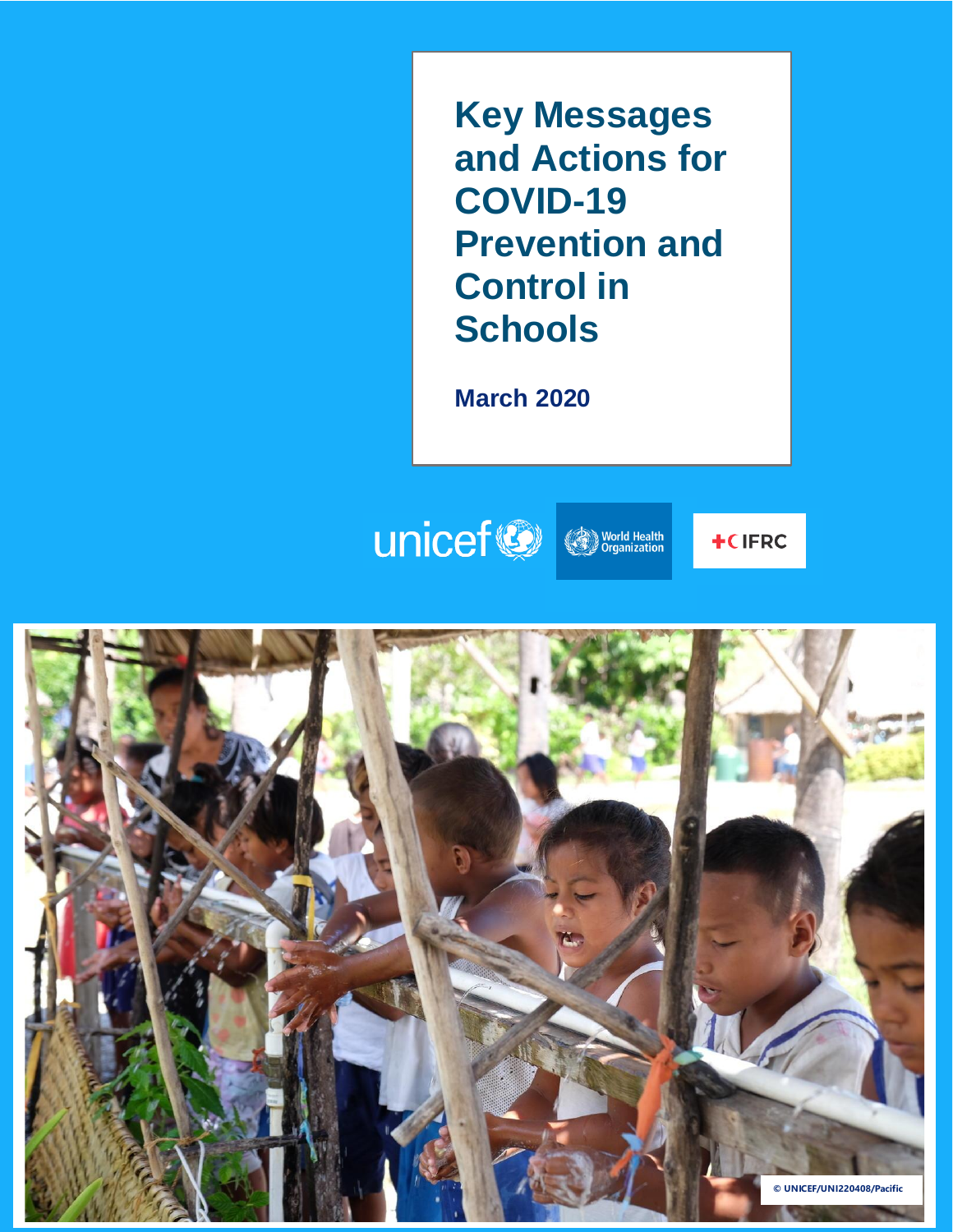#### **CONTENTS**

- I. FACTS ABOUT COVID-19
- COVID-19
- Non-Pharmaceutical Interventions (NPIs)
- II. INTRODUCTION
- III. SCHOOL ADMINISTRATORS, TEACHERS AND STAFF
- Key Messages & Actions
- Checklist
- IV. PARENTS/CAREGIVERS AND COMMUNITY MEMBERS
- Key Messages & Actions
- Checklist

#### V. STUDENTS AND CHILDREN

- **Checklist**
- Age-specific health education
	- Preschool
	- Primary School
	- Lower Secondary School
	- Upper Secondary School

#### ANNEXES (TO FOLLOW SHORTLY IN AN UPDATED DOCUMENT, INDICATIVE CONTENT BELOW)

- A. Supply Recommendations
- B. Important considerations
	- o Contextualizing guidance at country level (vulnerable populations)
	- o Operationalizing guidance (dissemination and implementation)
	- o Monitoring
- C. Mental Health and Psychosocial Support (MHPSS) o MHPSS Key Messages
- D. Resources & Additional Information
	- o Sample Posters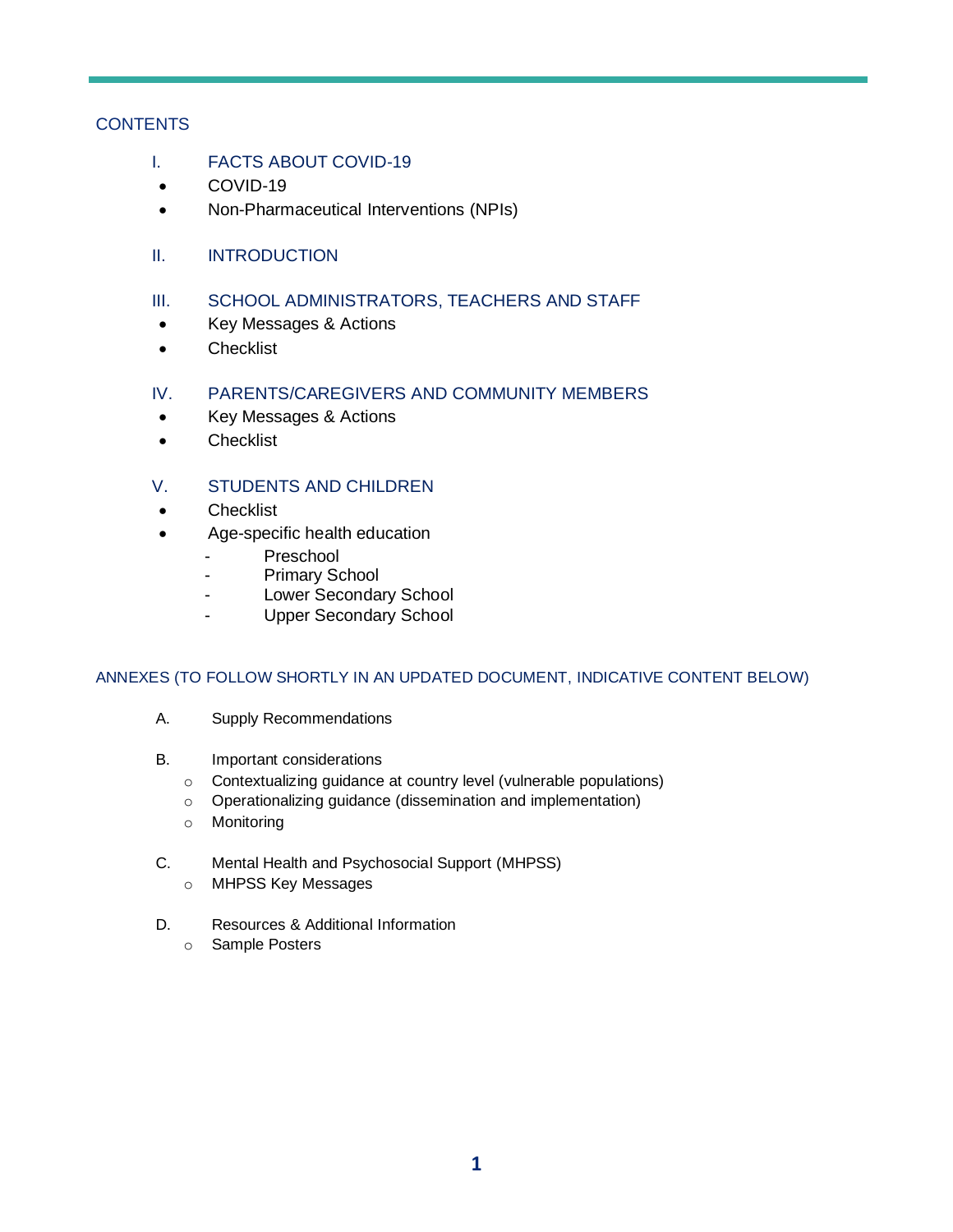# I. **FACTS ABOUT COVID-19**

#### **What is COVID-19?**

COVID-19 is a disease caused by a new strain of coronavirus. 'CO' stands for corona, 'VI' for virus, and 'D' for disease. Formerly, this disease was referred to as '2019 novel coronavirus' or '2019-nCoV.' The COVID-19 virus is a new virus linked to the same family of viruses as Severe Acute Respiratory Syndrome (SARS) and some types of common cold.

#### **What are the symptoms of COVID-19?**

Symptoms can include fever, cough and shortness of breath. In more severe cases, infection can cause pneumonia or breathing difficulties. More rarely, the disease can be fatal. These symptoms are similar to the flu (influenza) or the common cold, which are a lot more common than COVID-19. This is why testing is required to confirm if someone has COVID-19.

#### **How does COVID-19 spread?**

The virus is transmitted through direct contact with respiratory droplets of an infected person (generated through coughing and sneezing). Individuals can also be infected from and touching surfaces contaminated with the virus and touching their face (e.g., eyes, nose, mouth). The COVID-19 virus may survive on surfaces for several hours, but simple disinfectants can kill it.

#### **Who is most at risk?**

We are learning more about how COVID-19 affects people every day.  Older people, and people with chronic medical conditions, such as diabetes and heart disease, appear to be more at risk of developing severe symptoms.  As this is a new virus, we are still learning about how it affects children. We know it is possible for people of any age to be infected with the virus, but so far there are relatively few cases of COVID-19 reported among children. This is a new virus and we need to learn more about how it affects children. The virus can be fatal in rare cases, so far mainly among older people with pre-existing medical conditions.

#### **What is the treatment for COVID-19?**

There is no currently available vaccine for COVID-19. However, many of the symptoms can be treated and getting early care from a healthcare provider can make the disease less dangerous. There are several clinical trials that are being conducted to evaluate potential therapeutics for COVID-19.

#### **How can the spread of COVID-19 be slowed down or prevented?**

As with other respiratory infections like the flu or the common cold, public health measures are critical to slow the spread of illnesses. Public health measures are everyday preventive actions that include:

- $\checkmark$  staying home when sick;
- $\checkmark$  covering mouth and nose with flexed elbow or tissue when coughing or sneezing. Dispose of used tissue immediately;
- $\checkmark$  washing hands often with soap and water; and
- $\checkmark$  cleaning frequently touched surfaces and objects.

As we learn more about COVID-19 public health officials may recommend additional actions.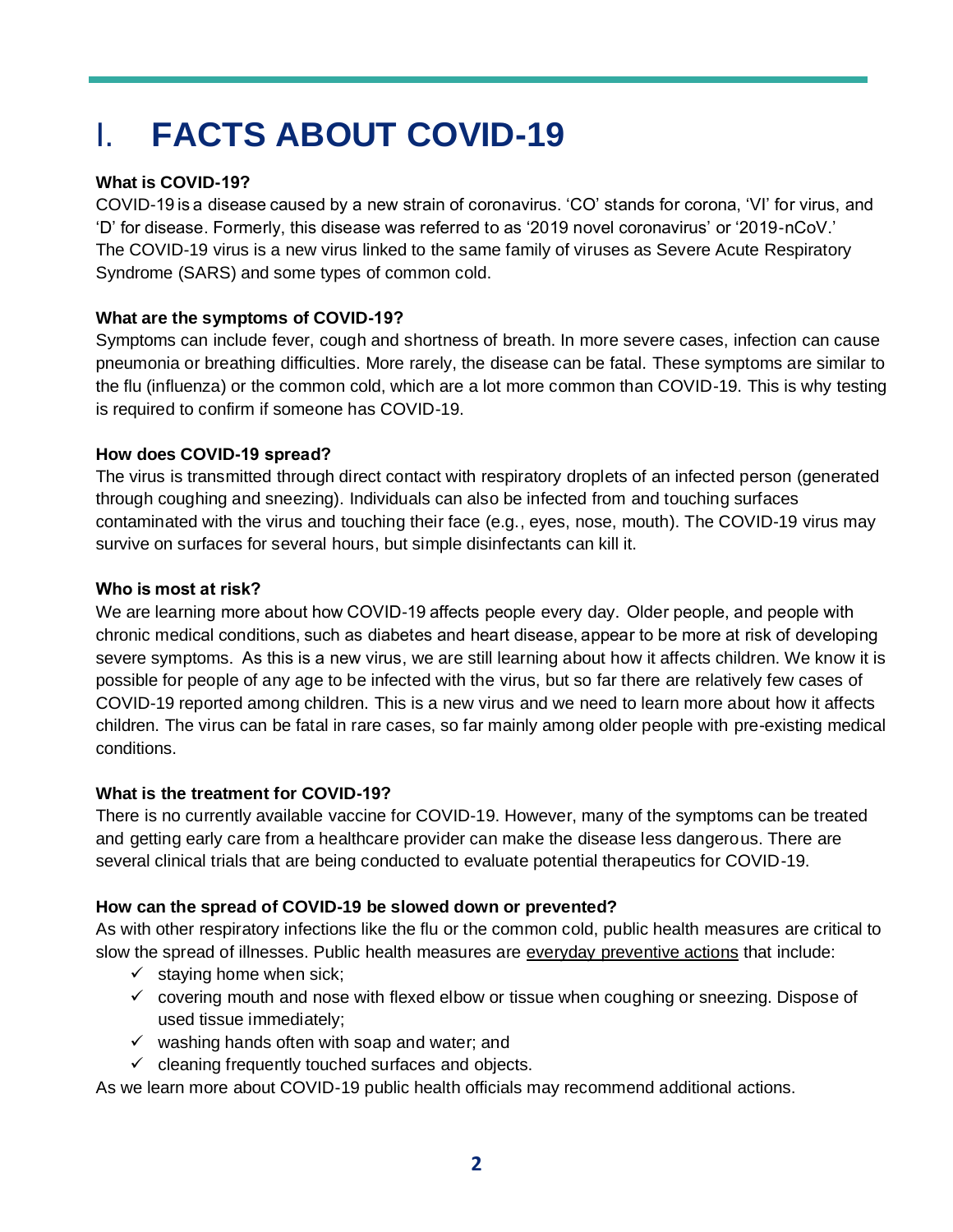# **II. INTRODUCTION**

The outbreak of coronavirus disease (COVID-19) has been declared a Public Health Emergency of International Concern (PHEIC) and the virus has now spread to many countries and territories. While a lot is still unknown about the virus that causes COVID-19, we do know that it is transmitted through direct contact with respiratory droplets of an infected person (generated through coughing and sneezing) Individuals can also be infected from touching surfaces contaminated with the virus and touching their face (e.g., eyes, nose, mouth). While COVID-19 continues to spread it is important that communities take action to prevent further transmission, reduce the impacts of the outbreak and support control measures.

The protection of children and educational facilities is particularly important. Precautions are necessary to prevent the potential spread of COVID-19 in school settings; however, care must also be taken to avoid stigmatizing students and staff who may have been exposed to the virus. It is important to remember that COVID-19 does not differentiate between borders, ethnicities, disability status, age or gender. Education settings should continue to be welcoming, respectful, inclusive, and supportive environments to all. Measures taken by schools can prevent the entry and spread of COVID-19 by students and staff who may have been exposed to the virus, while minimizing disruption and protecting students and staff from discrimination.

#### Purpose

Today, children and young people are global citizens, powerful agents of change and the next generation of caregivers, scientists, and doctors. Any crisis presents the opportunity to help them learn, cultivate compassion and increase resilience while building a safer and more caring community. Having information and facts about COVID-19 will help diminish students' fears and anxieties around the disease and support their ability to cope with any secondary impacts in their lives. This guidance provides key messages and considerations for engaging school administrators, teachers and staff, parents, caregivers and community members, as well as children themselves in promoting safe and healthy schools.

The purpose of this document is to provide clear and actionable guidance for safe operations through the prevention, early detection and control of COVID-19 in schools and other educational facilities. The guidance, while specific to countries that have already confirmed the transmission of COVID-19, is still relevant in all other contexts. Education can encourage students to become advocates for disease prevention and control at home, in school, and in their community by talking to others about how to prevent the spread of viruses. Maintaining safe school operations or reopening schools after a closure requires many considerations but, if done well, can promote public health.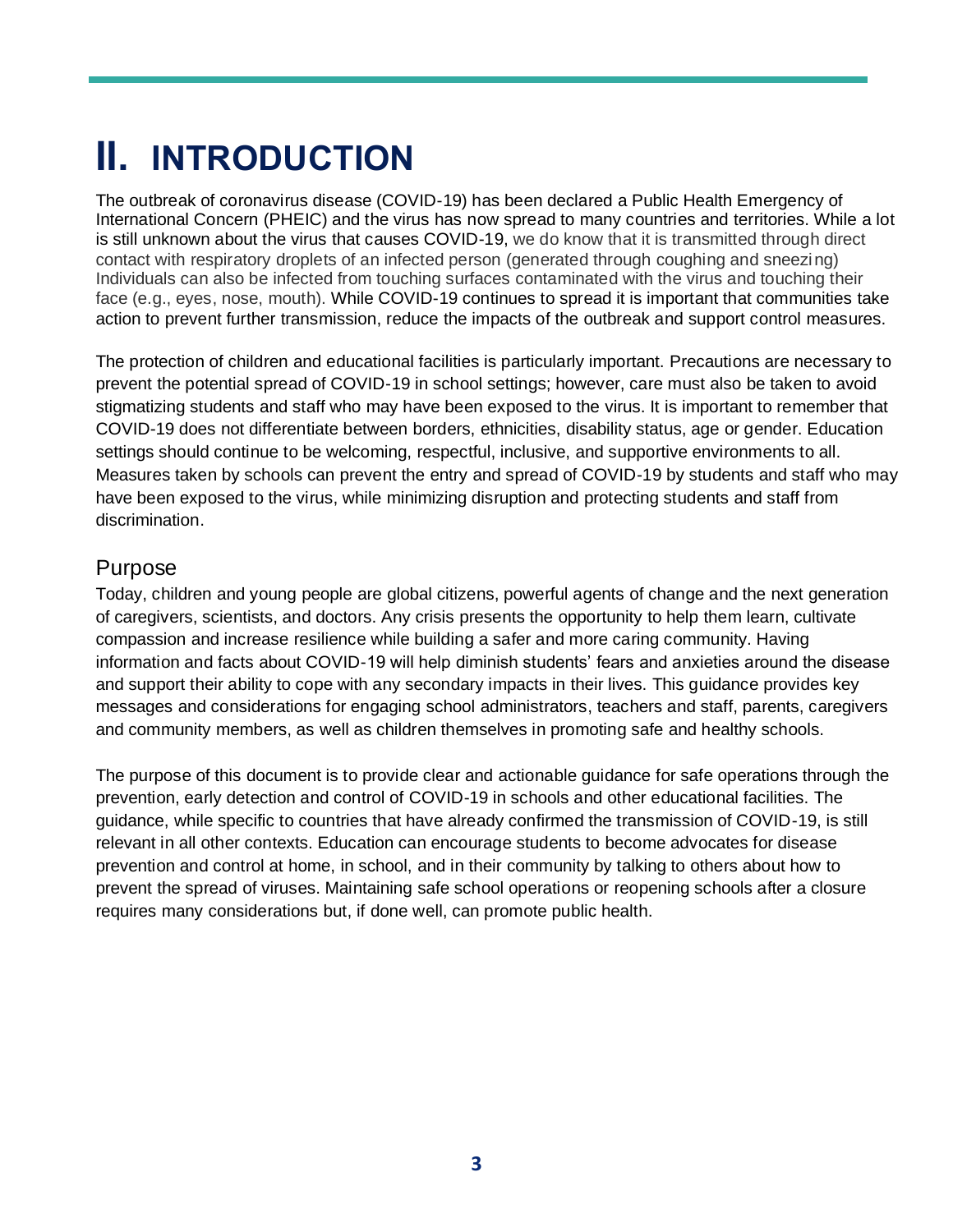# **III. SCHOOL ADMINISTRATORS, TEACHERS AND STAFF**

#### Key Messages & Actions

#### Basic principles

Following basic principles can help keep students, teachers, and staff safe at school and help stop the spread of this disease. Recommendations for healthy schools are:

- Sick students, teachers and other staff should not come to school
- Schools should enforce regular hand washing with safe water and soap, alcohol rub/hand sanitizer or chlorine solution and, at a minimum, daily disinfection and cleaning of school surfaces
- Schools should provide water, sanitation and waste management facilities and follow environmental cleaning and decontamination procedures
- Schools should promote social distancing (a term applied to certain actions that are taken to slow down the spread of a highly contagious disease, including limiting large groups of people coming together)

#### Know the latest facts

Understand basic information about coronavirus disease (COVID-19), including its symptoms, complications, how it is transmitted and how to prevent transmission. Stay informed about COVID-19 through reputable sources such as UNICEF, WHO and national health ministry advisories. Be aware of fake information/myths that may circulate by word-of-mouth or online.

#### Ensure safe school operations

See 'Checklist on Safe School Environments' below

Update or develop school emergency and contingency plans. Work with officials to guarantee schools are not used as shelters, treatment units, etc. Consider cancelling any community events/meetings that usually take place on school premises, based on risk.

Reinforce frequent handwashing and sanitation and procure needed supplies. Prepare and maintain handwashing stations with soap and water, and if possible, place alcohol-based hand rub (hand sanitizers) in each classroom, at entrances and exits, and near lunchrooms and toilets.

Clean and disinfect school buildings, classrooms and especially water and sanitation facilities at least once a day, particularly surfaces that are touched by many people (railings, lunch tables, sports equipment, door and window handles, toys, teaching and learning aids etc.)

Implement social distancing practices that may include:

- Staggering the beginning and end of the school day
- Cancelling assemblies, sports games and other events that create crowded conditions
- When possible, create space for children's desks to be at least one metre apart
- Teach and model creating space and avoiding unnecessary touching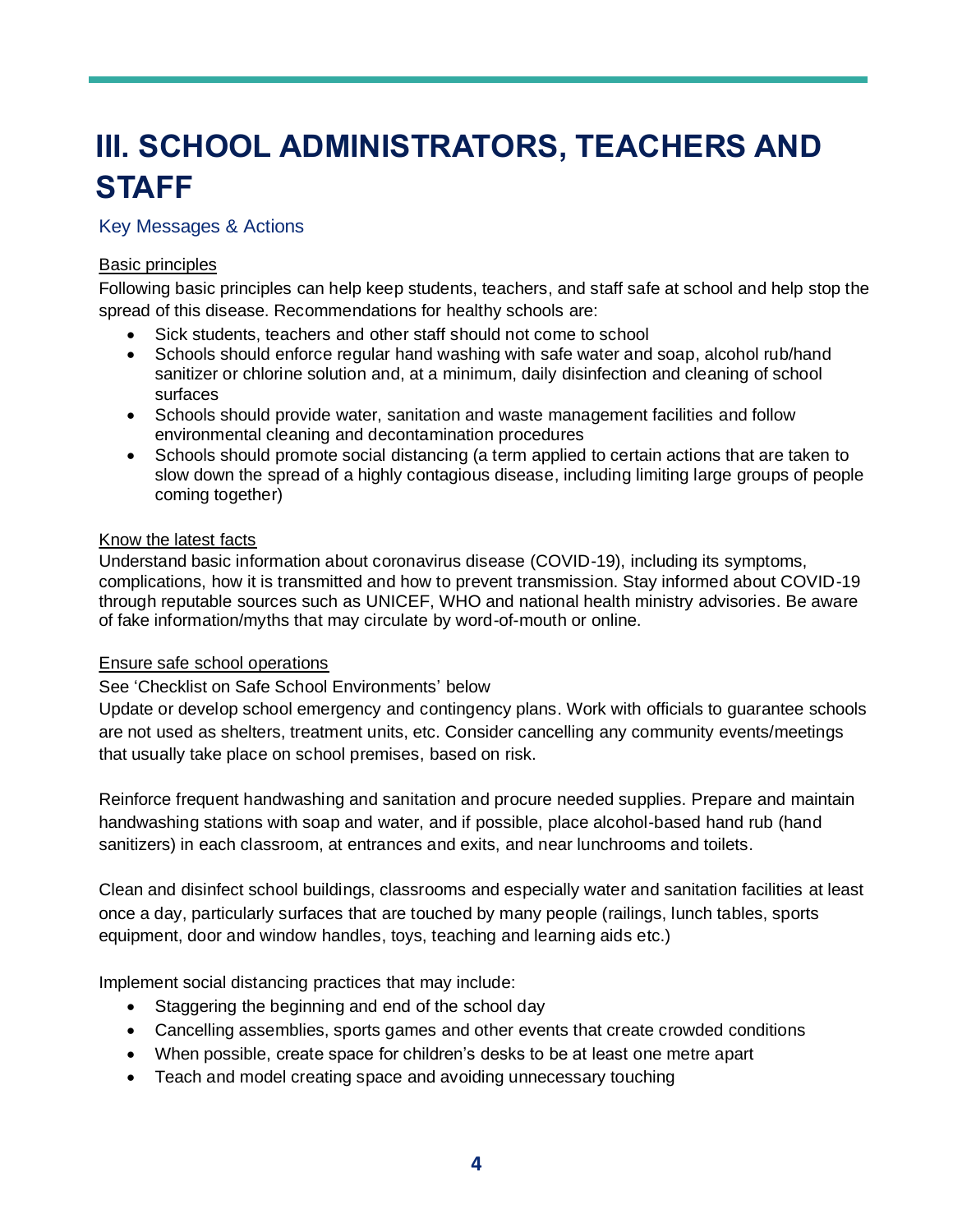#### Establish procedures if students or staff become unwell

Plan ahead with local health authorities, school health staff and update emergency contact lists. Ensure a procedure for separating sick students and staff from those who are well – without creating stigma – and a process for informing parents/caregivers, and consulting with health care providers/health authorities wherever possible. Students/staff may need to be referred directly to a health facility, depending on the situation/context, or sent home. Share procedures with staff, parents and students ahead of time.

#### Promote information sharing

Coordinate and follow guidelines from the national health and education authorities. Share known information with staff, caregivers and students, providing updated information on the disease situation, including prevention and control efforts at school. Reinforce that caregivers should alert the school and health care authorities if someone in their home has been diagnosed with COVID-19 and keep their child at home. Utilize parent-teacher committees and other mechanisms to promote information sharing. Also be sure to address children's questions and concerns, including through the development of child-friendly materials such as posters which can be placed on notice boards, in restrooms, and other central locations.

#### Adapt school policies where appropriate

Develop flexible attendance and sick leave policies that encourage students and staff to stay home when sick or when caring for sick family members. Discourage the use of perfect attendance awards and incentives. Identify critical job functions and positions, and plan for alternative coverage by crosstraining staff. Plan for possible academic calendar changes, particularly in relation to breaks and exams.

#### Monitor school attendance

Implement school absenteeism monitoring systems to track student and staff absence and compare against usual absenteeism patterns at the school. Alert local health authorities about large increases in student and staff absenteeism due to respiratory illnesses.

#### Plan for continuity of learning

In the case of absenteeism/sick leave or temporary school closures, support continued access to quality education. This can include:

- Use of online/e-learning strategies
- Assigning reading and exercises for home study
- Radio, podcast or television broadcasts of academic content
- Assigning teachers to conduct remote daily or weekly follow up with students
- Review/develop accelerated education strategies

#### Implement targeted health education

Integrate disease prevention and control in daily activities and lessons. Ensure content is age-, gender-, ethnicity-, and disability-responsive and activities are built into existing subjects. (See Section on Age-Appropriate Health Education)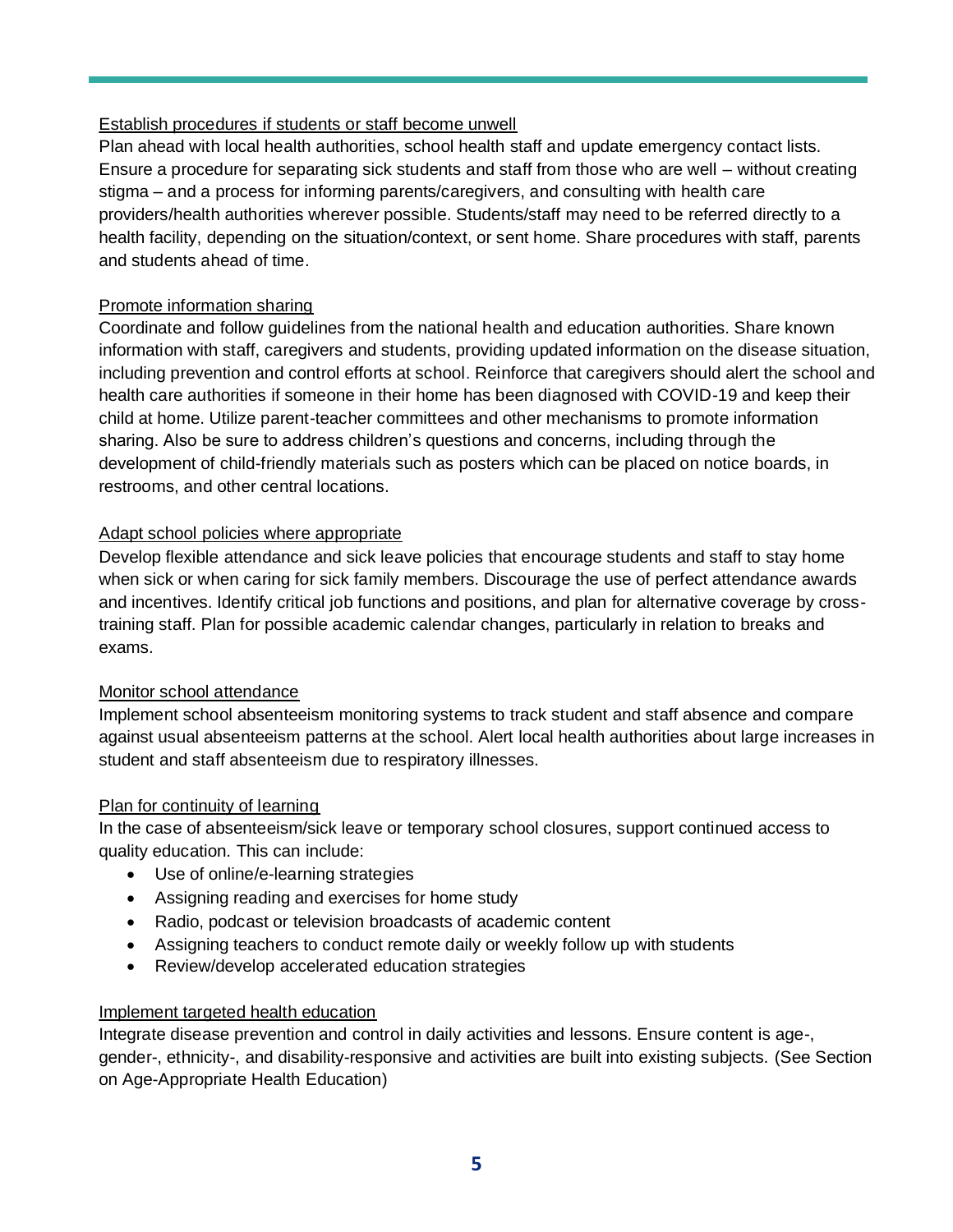#### Address Mental Health/Psychosocial support needs

Encourage children to discuss their questions and concerns. Explain it is normal that they may experience different reactions and encourage them to talk to teachers if they have any questions or concerns. Provide information in an honest, age-appropriate manner. Guide students on how to support their peers and prevent exclusion and bullying. Ensure teachers are aware of local resources for their own well-being. Work with school health workers/social workers to identify and support students and staff who exhibit signs of distress.

#### Support vulnerable populations

Work with social service systems to ensure continuity of critical services that may take place in schools such as health screenings, feeding programs or therapies for children with special needs. Consider the specific needs of children with disabilities, and how marginalized populations may be more acutely impacted by the illness or its secondary effects. Examine any specific implications for girls that may increase their risk, such as responsibility for taking care of the sick at home, or exploitation when out of school.

#### **CHECKLIST FOR SCHOOL ADMINISTRATORS, TEACHERS AND STAFF**

- ☐ **1.** Promote and demonstrate regular hand washing and positive hygiene behaviors and monitor their uptake. Ensure adequate, clean and separate toilets for girls and boys
	- $\circ$  Ensure soap and safe water is available at age-appropriate hand washing stations
	- o Encourage frequent and thorough washing (at least 20 seconds)
	- o Place hand sanitizers in toilets, classrooms, halls, and near exits where possible
	- o Ensure adequate, clean and separate toilets or latrines for girls and boys
- ☐ **2.** Clean and disinfect school buildings, classrooms and especially water and sanitation facilities at least once a day, particularly surfaces that are touched by many people (railings, lunch tables, sports equipment, door and window handles, toys, teaching and learning aids etc.)
	- $\circ$  Use sodium hypochlorite at 0.5% (equivalent 5000ppm) for disinfecting surfaces and 70% ethyl alcohol for disinfection of small items, and ensure appropriate equipment for cleaning staff
- □ 3. Increase air flow and ventilation where climate allows (open windows, use air conditioning where available, etc.)
- ☐ **4.** Post signs encouraging good hand and respiratory hygiene practices
- ☐ **5**. Ensure trash is removed daily and disposed of safely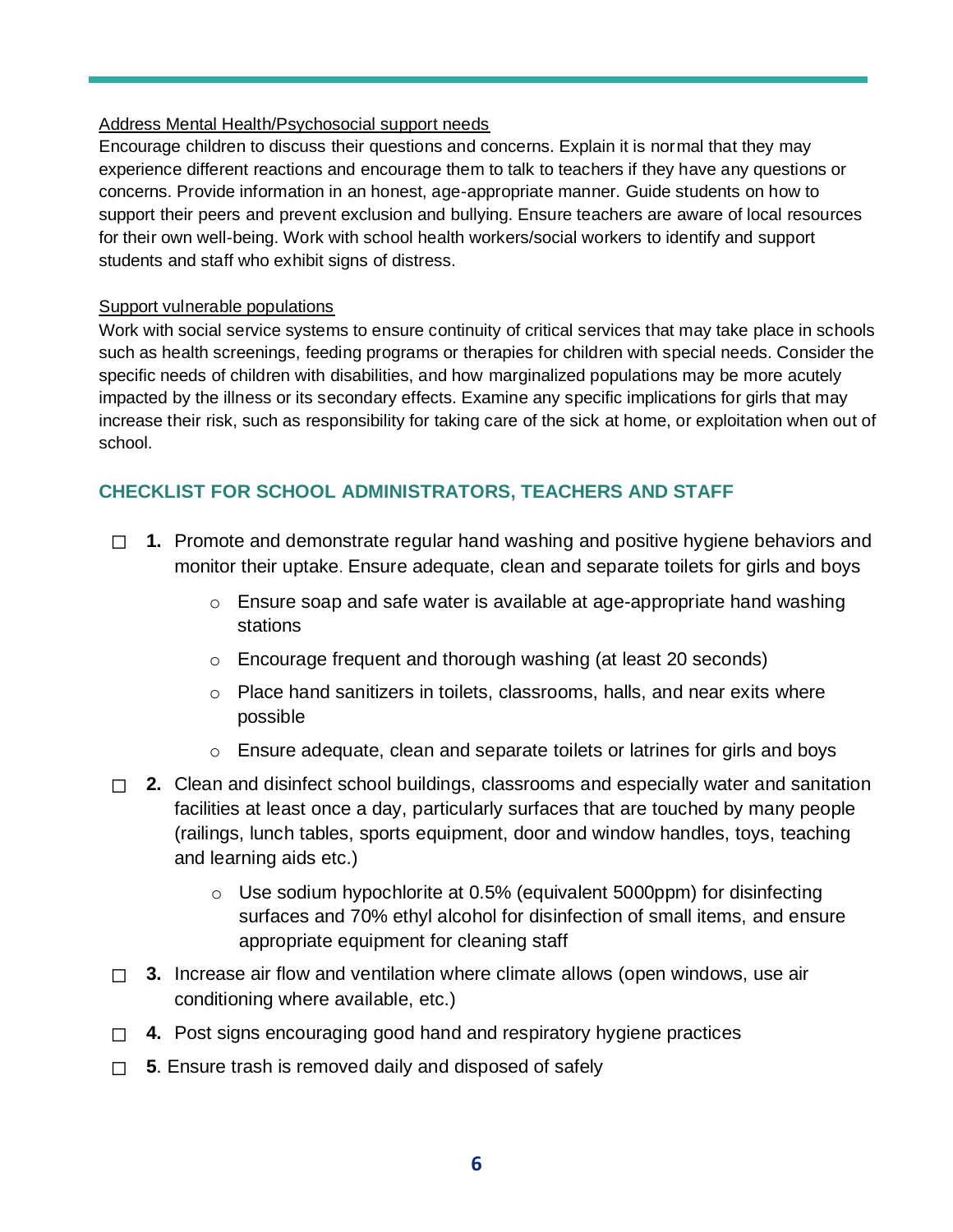# **IV. PARENTS/CAREGIVERS AND COMMUNITY MEMBERS**

#### Key Messages and Actions

COVID-19 is a new virus and we are still learning about how it affects children. We know it is possible for people of any age to be infected with the virus, but so far there have been relatively few cases of COVID-19 reported among children. The virus can be fatal in cases, so far mainly among older people with pre-existing medical conditions.

#### Know the latest facts

Understand basic information about coronavirus disease (COVID-19), including its symptoms, complications, how it is transmitted and how to prevent transmission. Stay informed about COVID-19 through reputable sources such as UNICEF and WHO and national health ministry advisories. Be aware of fake information/myths that may circulate by word-of-mouth or online.

Recognize the symptoms of COVID-19 (coughing, fever, shortness of breath) in your child Seek medical advice by first calling your health facility/provider and then take your child in, if advised. Remember that symptoms of COVID-19 such as cough or fever can be similar to those of the flu, or the common cold, which are a lot more common. If your child is sick, keep them home from school and notify the school of your child's absence and symptoms. Request reading and assignments so that students can continue learning while at home. Explain to your child what is happening in simple words and reassure them that they are safe.

#### Keep children in school when healthy

If your child isn't displaying any symptoms such as a fever or cough it's best to keep them in school – unless a public health advisory or other relevant warning or official advice has been issued affecting your child's school.

Instead of keeping children out of school, teach them good hand and respiratory hygiene practices for school and elsewhere, like frequent handwashing (see below), covering a cough or sneeze with a flexed elbow or tissue, then throwing away the tissue into a closed bin, and not touching their eyes, mouths or noses if they haven't properly washed their hands.

#### Washing hands properly

Step 1: Wet hands with safe running water

Step 2: Apply enough soap to cover wet hands

Step 3: Scrub all surfaces of the hands – including backs of hands, between fingers and under nails – for at least 20 seconds

Step 4: Rinse thoroughly with running water

Step 5: Dry hands with a clean, dry cloth, single-use towel or hand drier as available

Wash your hands often, especially before and after eating; after blowing your nose, coughing, or sneezing; going to the bathroom/ toilets/latrines and whenever your hands are visibly dirty. If soap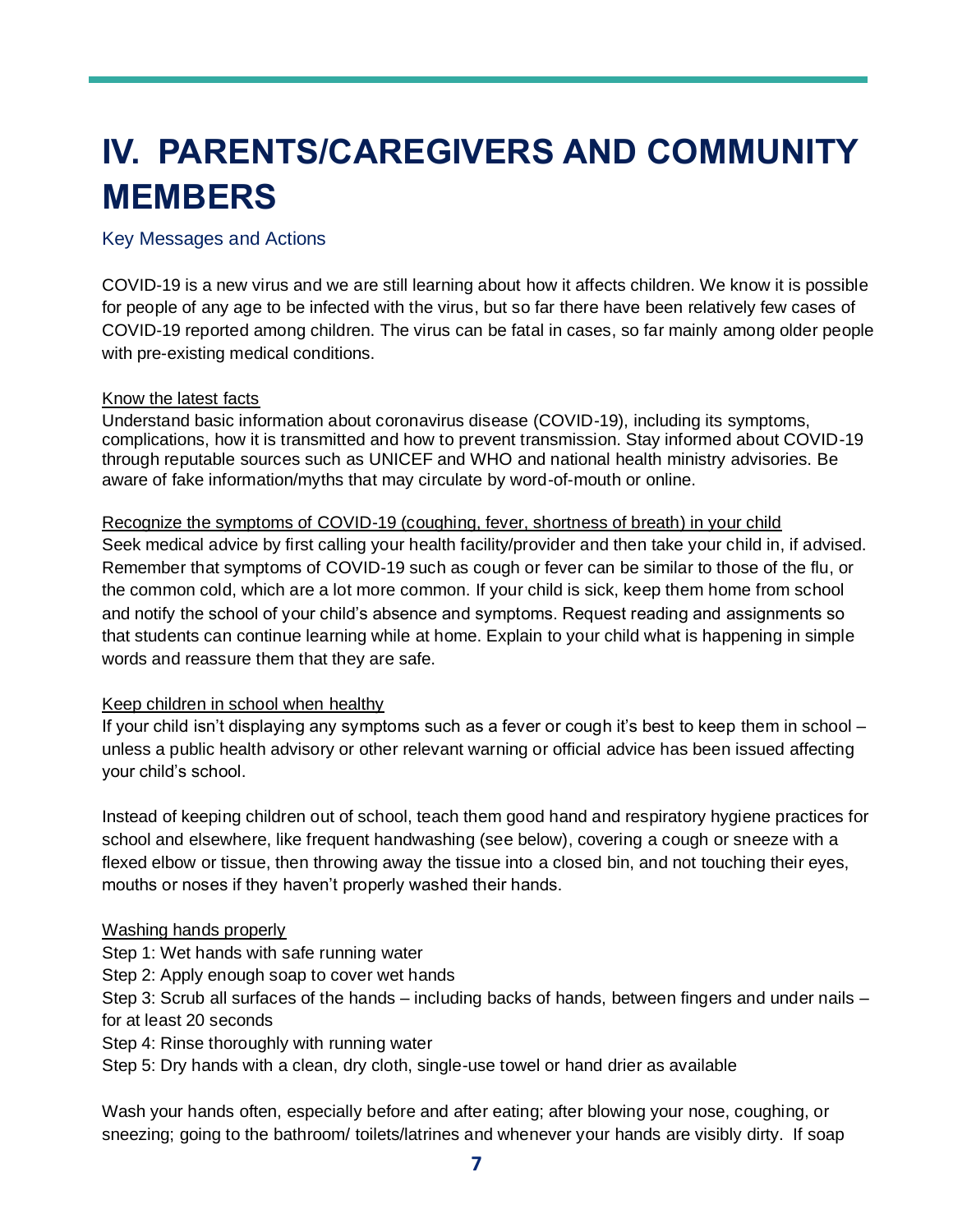and water are not readily available, use an alcohol-based hand sanitizer with at least 60% alcohol. Always wash hands with soap and water, if hands are visibly dirty.

#### Help children cope with the stress

Children may respond to stress in different ways. Common responses include having difficulties sleeping, bedwetting, having pain in the stomach or head, and being anxious, withdrawn, angry, clingy or afraid to be left alone. Respond to children's reactions in a supportive way and explain to them that they are normal reactions to an abnormal situation. Listen to their concerns and take time to comfort them and give them affection, reassure them they're safe and praise them frequently.

If possible, create opportunities for children to play and relax. Keep regular routines and schedules as much as possible, especially before they go to sleep, or help create new ones in a new environment. Provide age-appropriate facts about what has happened, explain what is going on and give them clear examples on what they can do to help protect themselves and others from infection. Share information about what could happen in a reassuring way.

For example, if your child is feeling sick and staying at home or the hospital, you could say, "You have to stay at home/at the hospital because it is safer for you and your friends. I know it is hard (maybe scary or even boring) at times, but we need to follow the rules to keep ourselves and others safe. Things will go back to normal soon."

### **CHECKLIST FOR PARENTS/CAREGIVERS & COMMUNITY MEMBERS**

- $\Box$  1. Monitor your child's health and keep them home from school if they are ill
- □ 2. Teach and model good hygiene practices for your children
	- $\circ$  Wash your hands with soap and safe water frequently. If soap and water are not readily available, use an alcohol-based hand sanitizer with at least 60% alcohol. Always wash hands with soap and water, if hands are visibly dirty
	- $\circ$  Ensure that safe drinking water is available and toilets or latrines are clean and available at home
	- o Ensure waste is safely collected, stored and disposed of
	- o Cough and sneeze into a tissue or your elbow and avoid touching your face, eyes, mouth, nose
- $\Box$  3. Encourage your children to ask questions and express their feelings with you and their teachers. Remember that your child may have different reactions to stress; be patient and understanding.
- $\Box$  4. Prevent stigma by using facts and reminding students to be considerate of one another
- □ 5. Coordinate with the school to receive information and ask how you can support school safety efforts (though parent-teacher committees, etc.)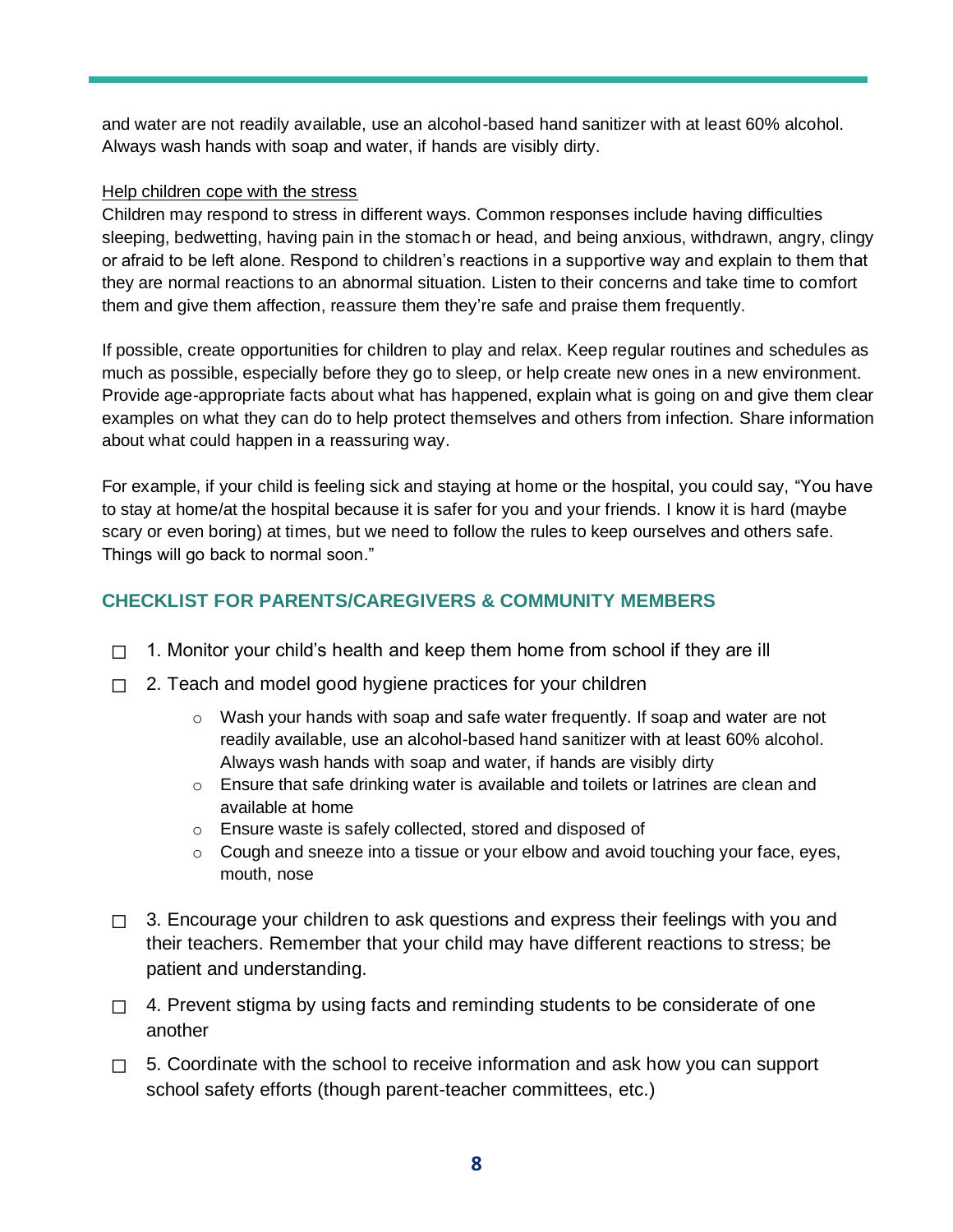# **V. STUDENTS AND CHILDREN**

Children and young people should understand basic, age-appropriate information about coronavirus disease (COVID-19), including its symptoms, complications, how it is transmitted and how to prevent transmission. Stay informed about COVID-19 through reputable sources such as UNICEF, WHO and national health ministry advisories. Be aware of fake information/myths that may circulate by word-ofmouth or online.

#### **CHECKLIST FOR STUDENTS AND CHILDREN**

- ☐ **1.** In a situation like this it is normal to feel sad, worried, confused, scared or angry. Know that you are not alone and talk to someone you trust, like your parent or teacher so that you can help keep yourself and your school safe and healthy.
	- o Ask questions, educate yourself and get information from reliable sources
- ☐ **2.** Protect yourself and others
	- $\circ$  Wash your hands frequently, always with soap and water for at least 20 seconds
	- o Remember to not touch your face
	- o Do not share cups, eating utensils, food or drinks with others
- $\Box$  **3.** Be a leader in keeping yourself, your school, family and community healthy.
	- o Share what you learn about preventing disease with your family and friends, especially with younger children
	- $\circ$  Model good practices such as sneezing or coughing into your elbow and washing your hands, especially for younger family members
- □ 4. Don't stigmatize your peers or tease anyone about being sick; remember that the virus doesn't follow geographical boundaries, ethnicities, age or ability or gender.
- ☐ **5.** Tell your parents, another family member, or a caregiver if you feel sick, and ask to stay home.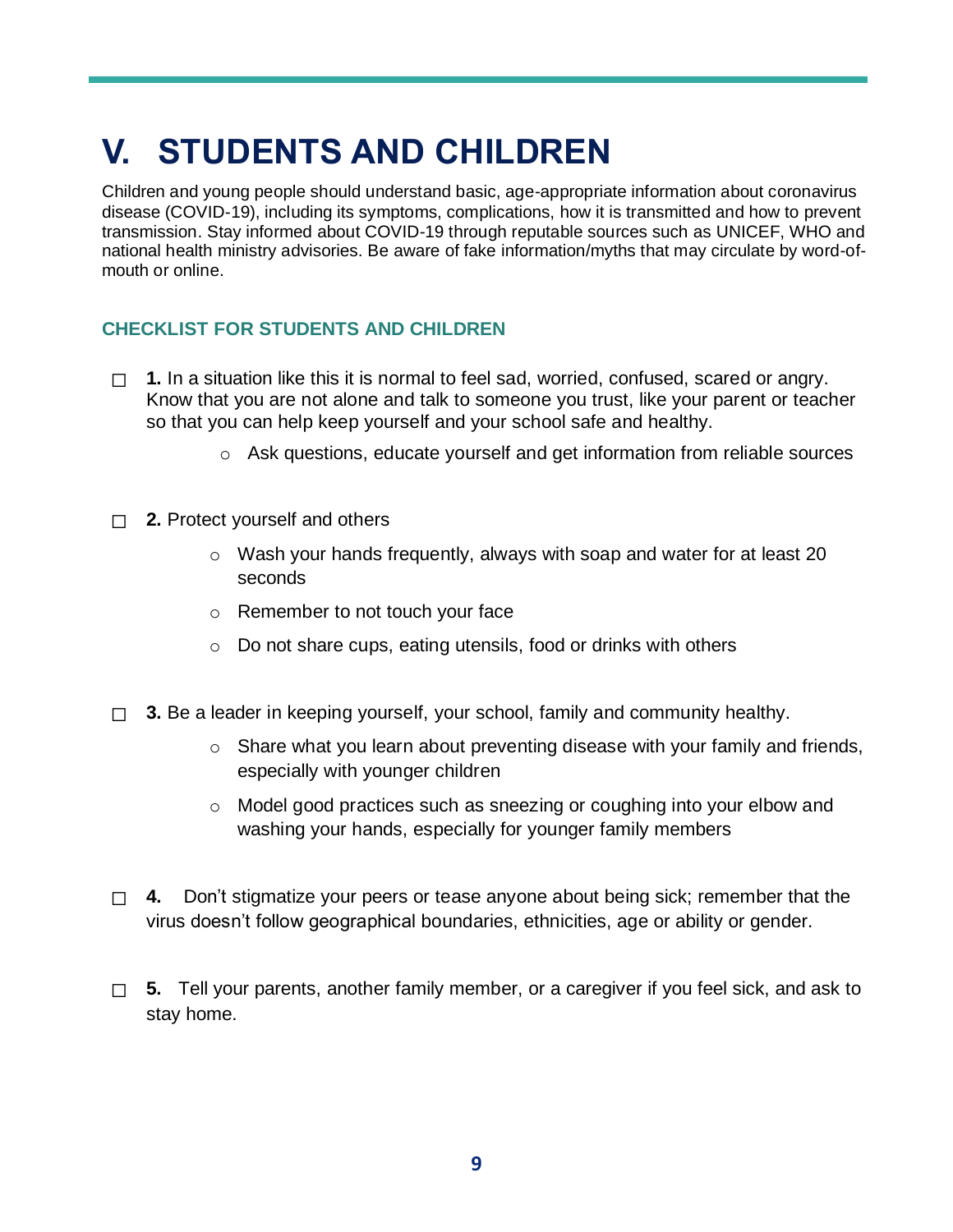# Age-specific health education

Below are suggestions on how to engage students of different ages on preventing and controlling the spread of COVID-19 and other viruses. Activities should be contextualized further based on the specific needs of children (language, ability, gender, etc.).

### Preschool

- Focus on good health behaviors, such as covering coughs and sneezes with the elbow and washing hands frequently
- Sing a song while washing hands to practice the recommended 20 second duration.
	- Children can "practice" washing their hands with hand sanitizer
- Develop a way to track hand washing and reward for frequent/timely hand washing
- Use puppets or dolls to demonstrate symptoms (sneezing, coughing, fever) and what to do if they feel sick (i.e. their head hurts, their stomach hurts, they feel hot or extra tired) and how to comfort someone who is sick (cultivating empathy and safe caring behaviors)
- Have children sit further apart from one another, have them practice stretching their arms out or 'flap their wings', they should keep enough space to not touch their friends.

### Primary School

- Make sure to listen to children's concerns and answer their questions in an age-appropriate manner; don't overwhelm them with too much information. Encourage them to express and communicate their feelings. Discuss the different reactions they may experience and explain that these are normal reactions to an abnormal situation.
- Emphasize that children can do a lot to keep themselves and others safe.
	- Introduce the concept of social distancing (standing further away from friends, avoiding large crowds, not touching people if you don't need to, etc.)
	- Focus on good health behaviors, such as covering coughs and sneezes with the elbow and washing hands
- Help children understand the basic concepts of disease prevention and control. Use exercises that demonstrate how germs can spread. For example, by putting colored water in a spray bottle and spraying over a piece of white paper. Observe how far the droplets travel.
- Demonstrate why it is important to wash hands for 20 seconds with soap and water
	- Put a small amount of glitter in students' hands and have them wash them with just water, notice how much glitter remains, then have them wash for 20 seconds with soap and water
- Have students analyze texts to identify high risk behaviors and suggest modifying behaviors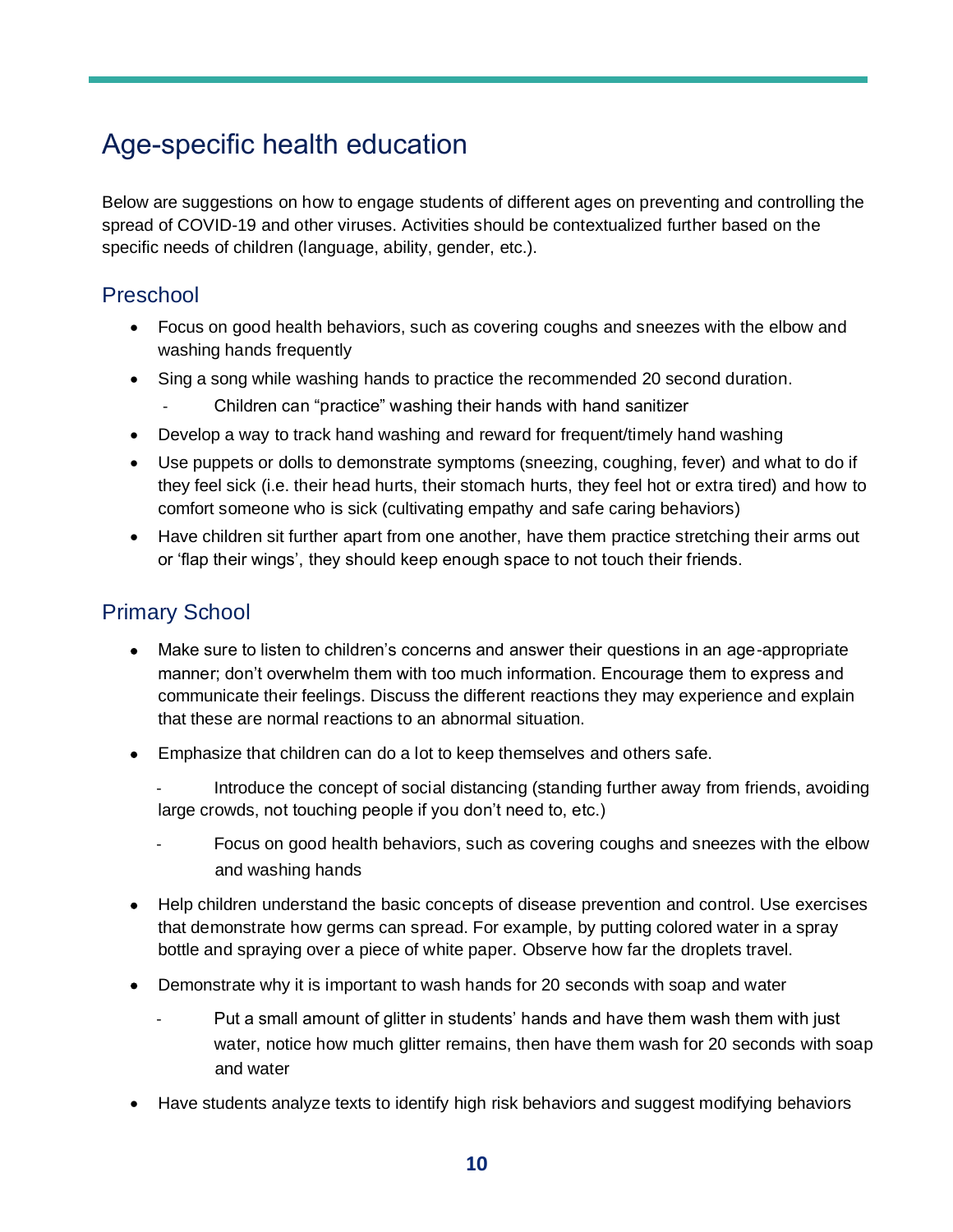For example, a teacher comes to school with a cold. He sneezes and covers it with his hand. He shakes hands with a colleague. He wipes his hands after with a handkerchief then goes to class to teach. What did the teacher do that was risky? What should he have done instead?

### Lower Secondary School

- Make sure to listen to students' concerns and answer their questions.
- Emphasize that students can do a lot to keep themselves and others safe.
	- Introduce the concept of social distancing
	- Focus on good health behaviors, such as covering coughs and sneezes with the elbow and washing hands
	- **-** Remind students that they can model healthy behaviors for their families
- Encourage students to prevent and address stigma
	- Discuss the different reactions they may experience and explain these are normal reactions to an abnormal situation. Encourage them to express and communicate their feelings
- Build students' agency and have them promote facts about public health.
	- Have students make their own Public Service Announcements through school announcements and posters
- Incorporate relevant health education into other subjects
	- Science can cover the study of viruses, disease transmission and the importance of vaccinations
	- Social studies can focus on the history of pandemics and evolution of policies on public health and safety
	- Media literacy lessons can empower students to be critical thinkers and makers, effective communicators and active citizens

### Upper Secondary School

- Make sure to listen to students' concerns and answer their questions.
- Emphasize that students can do a lot to keep themselves and others safe.
	- Introduce the concept of social distancing
- Focus on good health behaviors, such as covering coughs and sneezes with the elbow and washing hands Encourage students to prevent and address stigma

Discuss the different reactions they may experience and explain these are normal reactions to an abnormal situation. Encourage them to express and communicate their feelings.

- Incorporate relevant health education into other subjects
	- Science courses can cover the study of viruses, disease transmission and the